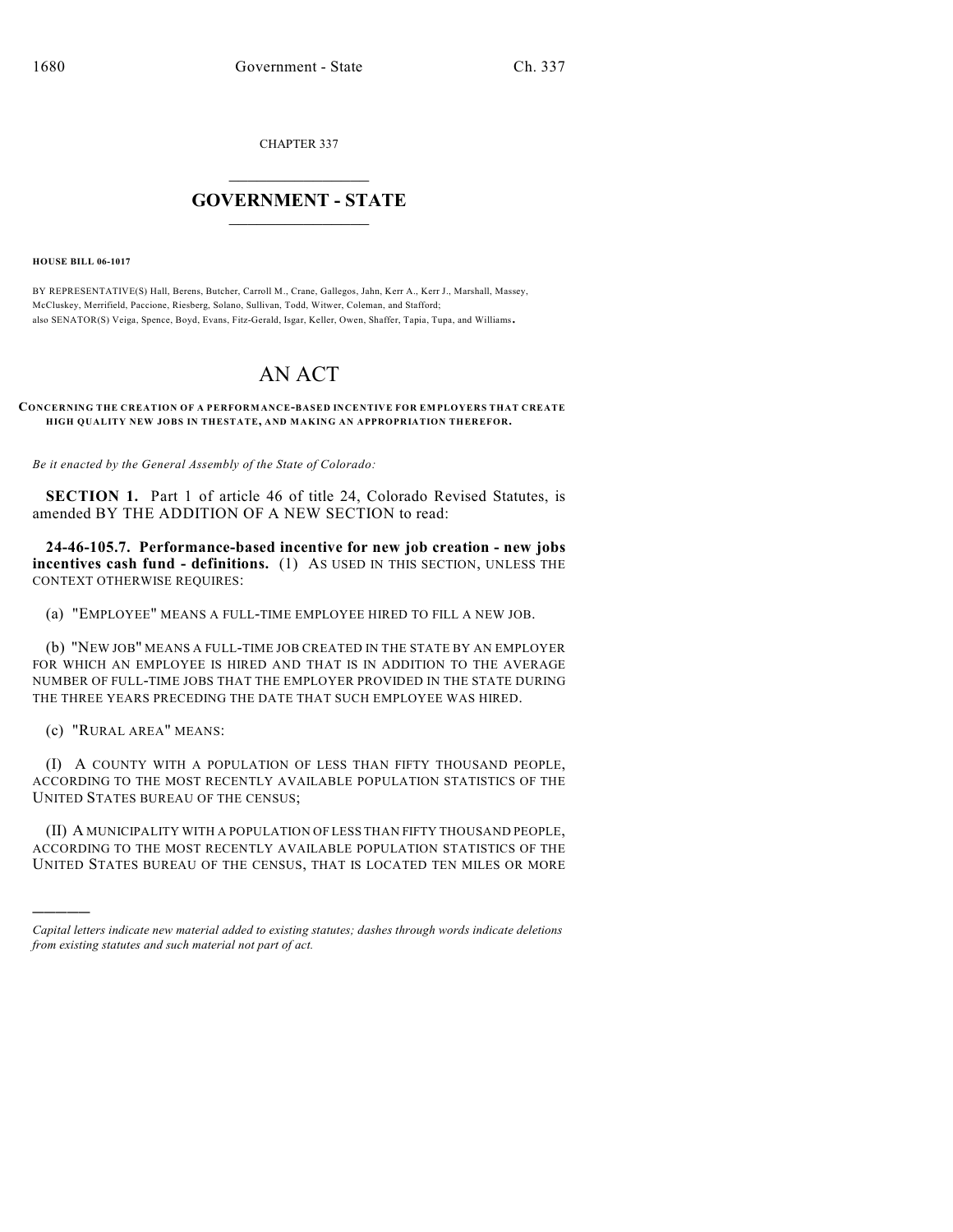FROM A MUNICIPALITY WITH A POPULATION OF MORE THAN FIFTY THOUSAND PEOPLE, ACCORDING TO THE MOST RECENTLY AVAILABLE POPULATION STATISTICS OF THE UNITED STATES BUREAU OF THE CENSUS; OR

(III) THE UNINCORPORATED PART OF A COUNTY LOCATED TEN MILES OR MORE FROM A MUNICIPALITY WITH A POPULATION OF MORE THAN FIFTY THOUSAND PEOPLE, ACCORDING TO THE MOST RECENTLY AVAILABLE POPULATION STATISTICS OF THE UNITED STATES BUREAU OF THE CENSUS.

(d) "URBAN AREA" MEANS:

(I) A COUNTY WITH A POPULATION OF MORE THAN FIFTY THOUSAND PEOPLE, ACCORDING TO THE MOST RECENTLY AVAILABLE POPULATION STATISTICS OF THE UNITED STATES BUREAU OF THE CENSUS;

(II) A MUNICIPALITY WITH A POPULATION OF MORE THAN FIFTY THOUSAND PEOPLE, ACCORDING TO THE MOST RECENTLY AVAILABLE POPULATION STATISTICS OF THE UNITED STATES BUREAU OF THE CENSUS, OR A MUNICIPALITY WITH A POPULATION OF LESS THAN FIFTY THOUSAND PEOPLE, ACCORDING TO THE MOST RECENTLY AVAILABLE POPULATION STATISTICS OF THE UNITED STATES BUREAU OF THE CENSUS, THAT IS LOCATED LESS THAN TEN MILES FROM A MUNICIPALITY WITH A POPULATION OF MORE THAN FIFTY THOUSAND PEOPLE, ACCORDING TO THE MOST RECENTLY AVAILABLE POPULATION STATISTICS OF THE UNITED STATES BUREAU OF THE CENSUS; OR

(III) THE UNINCORPORATED PART OF A COUNTY LOCATED LESS THAN TEN MILES FROM A MUNICIPALITY WITH A POPULATION OF MORE THAN FIFTY THOUSAND PEOPLE, ACCORDING TO THE MOST RECENTLY AVAILABLE POPULATION STATISTICS OF THE UNITED STATES BUREAU OF THE CENSUS.

(2) SUBJECT TO THE PROVISIONS OFTHIS SECTION, ON OR AFTER JANUARY 1, 2006, BUT PRIOR TO JANUARY 1, 2011, ANY EMPLOYER IN A RURAL AREA THAT CREATES AT LEAST FIVE NEW JOBS WITHIN ONE MONTH AND ANY EMPLOYER IN AN URBAN AREA THAT CREATES AT LEAST TEN NEW JOBS WITHIN ONE MONTH BY OPENING A NEW BUSINESS OR EXPANDING OR RELOCATING AN EXISTING BUSINESS SHALL BE ALLOWED TO CLAIM A PERFORMANCE-BASED INCENTIVE FOR EVERY NEW JOB CREATED SO LONG AS THE EMPLOYER MAINTAINS ALL OF THE NEW JOBS FOR AT LEAST ONE YEAR. AN EMPLOYER SHALL BE ALLOWED TO INCLUDE A NEW JOB IN THE CALCULATION OF THE NUMBER OF NEW JOBS CREATED ONE TIME. THE AMOUNT OF THE INCENTIVE SHALL BE AS FOLLOWS:

(a) IF THE AVERAGE WAGE FOR ALL NEW JOBS CREATED BY THE EMPLOYER FOR WHICH THE PERFORMANCE-BASED INCENTIVE IS CLAIMED IS ONE HUNDRED TEN PERCENT OR MORE BUT LESS THAN ONE HUNDRED FIFTEEN PERCENT OF THE AVERAGE WAGE IN THE COUNTY IN WHICH THE NEW JOBS ARE CREATED, THE EMPLOYER SHALL BE ALLOWED AN INCENTIVE IN THE AMOUNT OF ONE THOUSAND DOLLARS FOR EVERY NEW JOB CREATED.

(b) IF THE AVERAGE WAGE FOR ALL NEW JOBS CREATED BY THE EMPLOYER FOR WHICH THE PERFORMANCE-BASED INCENTIVE IS CLAIMED IS ONE HUNDRED FIFTEEN PERCENT OR MORE BUT LESS THAN ONE HUNDRED TWENTY PERCENT OF THE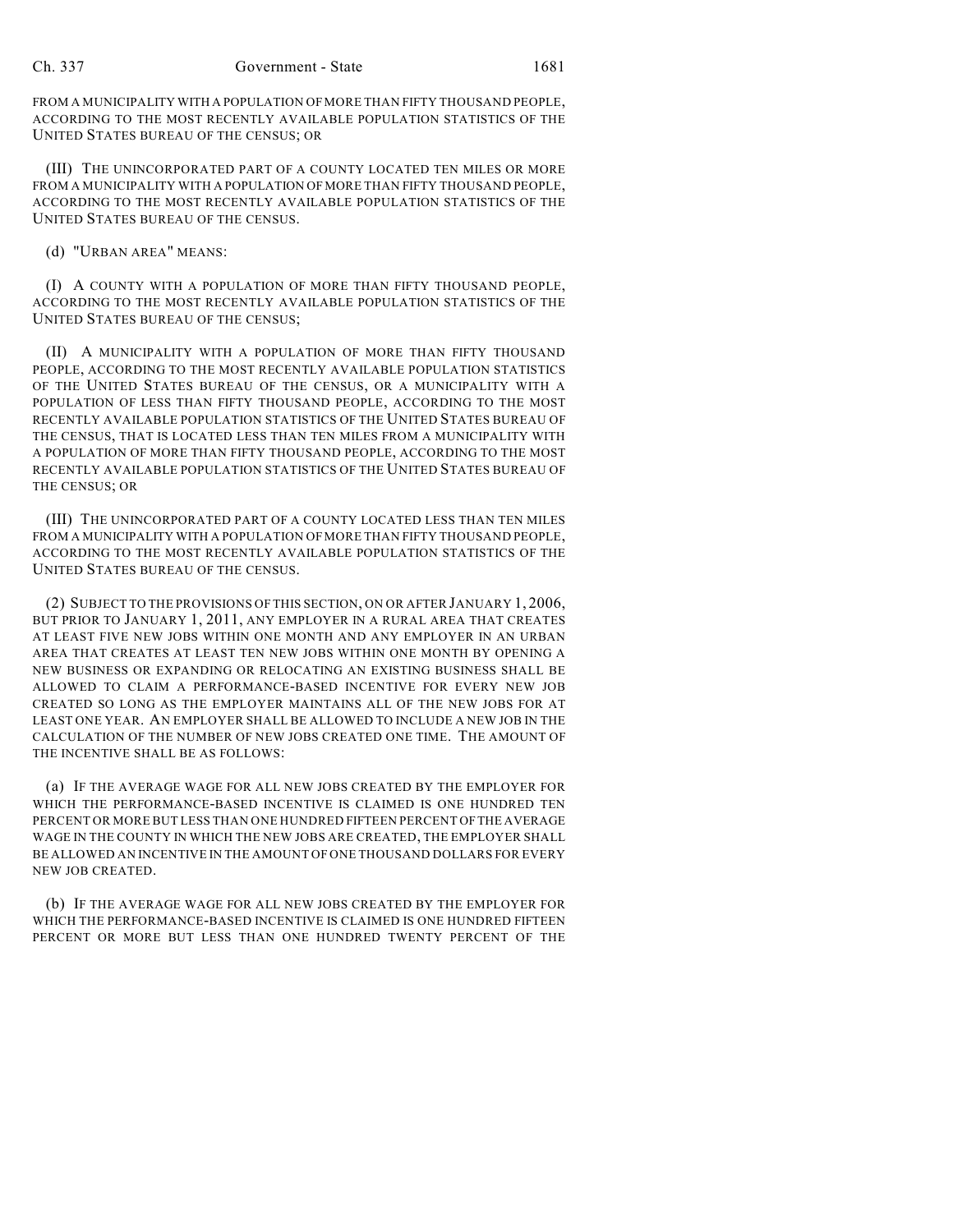AVERAGE WAGE IN THE COUNTY IN WHICH THE NEW JOBS ARE CREATED, THE EMPLOYER SHALL BE ALLOWED AN INCENTIVE IN THE AMOUNT OF ONE THOUSAND TWO HUNDRED FIFTY DOLLARS FOR EVERY NEW JOB CREATED.

(c) IF THE AVERAGE WAGE FOR ALL NEW JOBS CREATED BY THE EMPLOYER FOR WHICH THE PERFORMANCE-BASED INCENTIVE IS CLAIMED IS ONE HUNDRED TWENTY PERCENT OR MORE OF THE AVERAGE WAGE IN THE COUNTY IN WHICH THE NEW JOBS ARE CREATED, THE EMPLOYER SHALL BE ALLOWED AN INCENTIVE IN THE AMOUNT OF ONE THOUSAND FIVE HUNDRED DOLLARS FOR EVERY NEW JOB CREATED.

(3) AN EMPLOYER THAT QUALIFIES TO CLAIM A PERFORMANCE-BASED INCENTIVE FOR NEW JOBS CREATED PURSUANT TO THIS SECTION AND THAT QUALIFIES FOR AN INCOME TAX CREDIT PURSUANT TO SECTION 39-30-105, C.R.S., SHALL BE ALLOWED TO CLAIM BOTH THE INCENTIVE ALLOWED PURSUANT TO THIS SECTION AND THE CREDIT ALLOWED PURSUANT TO SECTION 39-30-105, C.R.S.

(4) (a) IN ORDER FOR AN EMPLOYER TO CLAIM A PERFORMANCE-BASED INCENTIVE FOR NEW JOBS CREATED PURSUANT TO THIS SECTION, THE EMPLOYER SHALL SUBMIT AN INCENTIVE APPLICATION TO THE COMMISSION. THE APPLICATION SHALL BE SUBMITTED ON A FORM CREATED BY THE COMMISSION AND SHALL INCLUDE THE NAME OF THE EMPLOYER CLAIMING THE INCENTIVE, VERIFICATION OF THE NUMBER OF NEW JOBS THAT THE EMPLOYER CREATED, THE AVERAGE WAGE OF ALL NEW JOBS THAT THE EMPLOYER CREATED, THE NUMBER OF INCENTIVES CLAIMED BY THE EMPLOYER, THE TOTAL AMOUNT OF THE INCENTIVES CLAIMED BY THE EMPLOYER, AND ANY OTHER INFORMATION DEEMED NECESSARY BY THE COMMISSION.

(b) THE COMMISSION SHALL REVIEW EACH APPLICATION SUBMITTED, DETERMINE WHETHER THE EMPLOYER IS ELIGIBLE TO RECEIVE A PERFORMANCE-BASED INCENTIVE, DETERMINE THE AMOUNT OF THE INCENTIVE DUE TO EACH EMPLOYER ELIGIBLE TO RECEIVE AN INCENTIVE, AND ISSUE THE INCENTIVE PAYMENT TO EACH EMPLOYER THAT IS ELIGIBLE TO RECEIVE THE INCENTIVE, SUBJECT TO THE LIMITATIONS SPECIFIED IN SUBSECTION (6) OF THIS SECTION.

(c) THE COMMISSION SHALL DEVELOP PROCEDURES FOR THE ADMINISTRATION OF THIS SECTION, INCLUDING ESTABLISHING DEADLINES FOR EMPLOYERS TO CLAIM PERFORMANCE-BASED INCENTIVES AND FOR THE COMMISSION TO ISSUE PAYMENT OF THE INCENTIVES PURSUANT TO THIS SECTION. IN ADDITION, THE COMMISSION SHALL DEVELOP PROCEDURES FOR ANY EMPLOYER THAT CLAIMS AN INCENTIVE FOR NEW JOBS CREATED PURSUANT TO THIS SECTION TO DETERMINE THE NUMBER OF NEW JOBS CREATED AND TO VERIFY THAT THE AVERAGE WAGE FOR THE NEW JOBS FOR WHICH THE INCENTIVE IS CLAIMED IS THE APPLICABLE PERCENTAGE ABOVE THE AVERAGE WAGE IN THE COUNTY IN WHICH THE NEW JOBS ARE CREATED, BASED ON THE MOST RECENT STATISTICS AVAILABLE FROM THE DEPARTMENT OF LABOR AND EMPLOYMENT.

(5) ON OR BEFORE MARCH 1, 2007 AND ON OR BEFORE MARCH 1 OF EACH YEAR THEREAFTER, THE COMMISSION SHALL REPORT TO THE BUSINESS AFFAIRS AND LABOR COMMITTEE OF THE HOUSE OF REPRESENTATIVES AND THE BUSINESS AFFAIRS, LABOR, AND TECHNOLOGY COMMITTEE OF THE SENATE, OR ANY SUCCESSOR COMMITTEES, REGARDING THE PERFORMANCE-BASED INCENTIVES AWARDED PURSUANT TO THIS SECTION. THE REPORT SHALL INCLUDE BUT NEED NOT BE LIMITED TO THE NUMBER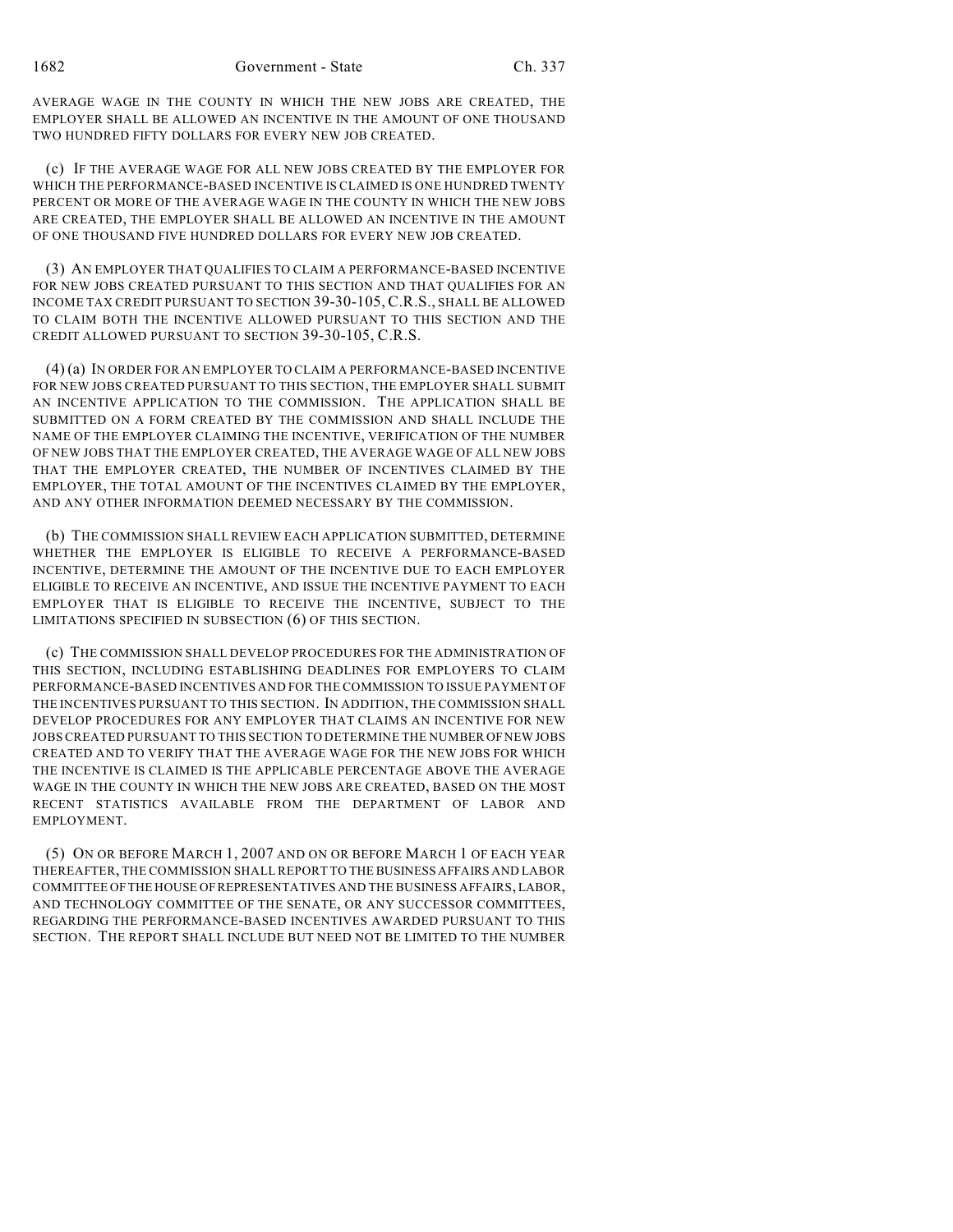OF EMPLOYERS THAT CLAIMED THE PERFORMANCE-BASED INCENTIVE PURSUANT TO THIS SECTION AND THE TOTAL AMOUNT OF ALL INCENTIVES CLAIMED DURING THE MOST RECENT FISCAL YEAR FOR WHICH SUCH INFORMATION IS AVAILABLE.

(6) THE TOTAL AMOUNT OF PERFORMANCE-BASED INCENTIVES THAT THE COMMISSION ISSUES PURSUANT TO THIS SECTION IN ANY FISCAL YEAR SHALL NOT EXCEED THE AMOUNT APPROPRIATED TO THE COMMISSION TO BE USED FOR THE PURPOSES OF THIS SECTION IN THE APPLICABLE FISCAL YEAR. IF THE COMMISSION RECEIVES APPLICATIONS FOR INCENTIVES THAT EXCEED THE AMOUNT APPROPRIATED BY THE GENERAL ASSEMBLY FOR THE FISCAL YEAR, THE COMMISSION SHALL ISSUE INCENTIVES TO APPLICANTS IN THE ORDER IN WHICH THE COMMISSION RECEIVED THE APPLICATIONS UNTIL THE AMOUNT APPROPRIATED HAS BEEN EXPENDED.

(7) (a) THE COMMISSION SHALL NOT ALLOW ANY EMPLOYER THAT HAS BEEN APPROVED TO RECEIVE A PERFORMANCE-BASED INCENTIVE FOR THE CREATION OF NEW JOBS PRIOR TO THE EFFECTIVE DATE OF THIS SECTION TO CLAIM AN INCENTIVE PURSUANT TO THIS SECTION FOR THE SAME JOBS FOR WHICH THE PREVIOUS INCENTIVE WAS APPROVED.

(b) IN APPROVING AN EMPLOYER TO RECEIVE A PERFORMANCE-BASED INCENTIVE FOR THE CREATION OF NEW JOBS ON OR AFTER THE EFFECTIVE DATE OF THIS SECTION, THE COMMISSION MAY, IN ITS DISCRETION, ALLOW ANY EMPLOYER TO CLAIM AN INCENTIVE PURSUANT TO THIS SECTION IN ADDITION TO ANY OTHER INCENTIVE OFFERED BY THE COMMISSION.

(8) OF THE TOTAL AMOUNT APPROPRIATED BY THE GENERAL ASSEMBLY TO THE COMMISSION TO BE USED FOR THE PURPOSES OF THIS SECTION, AN AMOUNT EQUAL TO FIFTEEN PERCENT OF THE AMOUNT APPROPRIATED SHALL BE USED BY THE COMMISSION TO AWARD PERFORMANCE-BASED INCENTIVES PURSUANT TO THIS SECTION TO EMPLOYERS WHO OPEN A NEW BUSINESS OR EXPAND OR RELOCATE AN EXISTING BUSINESS AND CREATE NEW JOBS IN AN ENTERPRISE ZONE THAT IS NOT WITHIN THE BOUNDARIES OF THE COUNTIES OF DENVER, BOULDER, DOUGLAS, ARAPAHOE, JEFFERSON, OR BROOMFIELD.

(9) (a) THERE IS HEREBY CREATED IN THE STATE TREASURY THE NEW JOBS INCENTIVES CASH FUND, REFERRED TO IN THIS SECTION AS THE "FUND". THE FUND SHALL CONSIST OF:

(I) MONEYS TRANSFERRED TO THE FUND IN ACCORDANCE WITH SECTION 12-47.1-701 (4) (a), C.R.S.; AND

(II) ANY MONEYS APPROPRIATED TO THE FUND BY THE GENERAL ASSEMBLY.

(b) THE MONEYS IN THE FUND SHALL BE ANNUALLY APPROPRIATED BY THE GENERAL ASSEMBLY FOR THE PURPOSES OF THIS SECTION. ALL MONEYS NOT EXPENDED OR ENCUMBERED, AND ALL INTEREST EARNED ON THE INVESTMENT OR DEPOSIT OF MONEYS IN THE FUND, SHALL REMAIN IN THE FUND AND SHALL NOT REVERT TO THE GENERAL FUND AT THE END OF ANY FISCAL YEAR.

**SECTION 2.** 24-46-106, Colorado Revised Statutes, is amended to read: